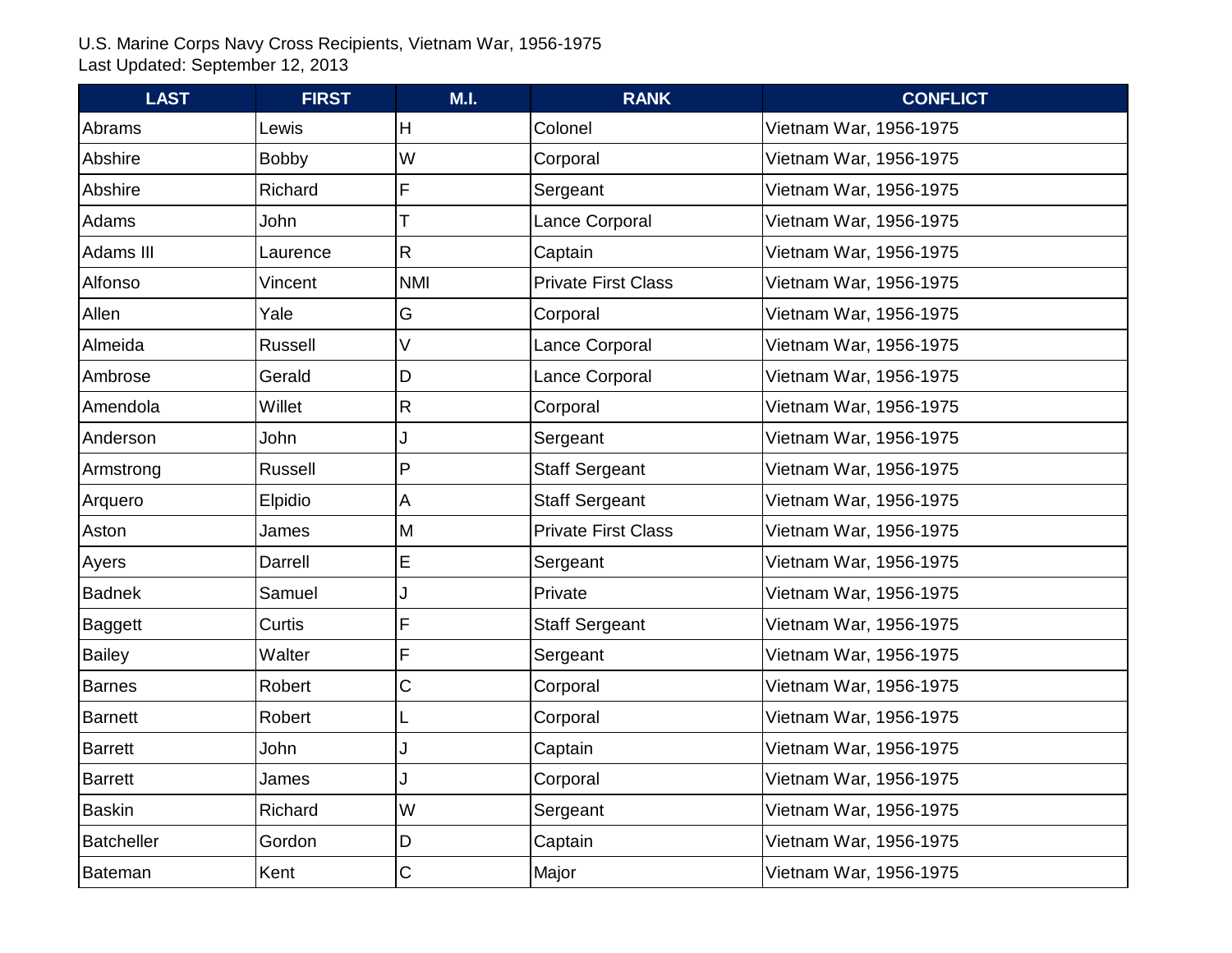| <b>LAST</b>      | <b>FIRST</b>   | M.I.         | <b>RANK</b>                | <b>CONFLICT</b>        |
|------------------|----------------|--------------|----------------------------|------------------------|
| <b>Beaulieu</b>  | Leo            |              | <b>Private First Class</b> | Vietnam War, 1956-1975 |
| Bell, Jr.        | Van            | D            | <b>Lieutenant Colonel</b>  | Vietnam War, 1956-1975 |
| <b>Bendorf</b>   | David          | G            | Lance Corporal             | Vietnam War, 1956-1975 |
| <b>Benoit</b>    | Ronald         | $\mathsf{R}$ | <b>Second Lieutenant</b>   | Vietnam War, 1956-1975 |
| Berger           | Donald         |              | <b>Second Lieutenant</b>   | Vietnam War, 1956-1975 |
| <b>Binns</b>     | Ricardo        | С            | Lance Corporal             | Vietnam War, 1956-1975 |
| <b>Bird</b>      | William        | C            | <b>Private First Class</b> | Vietnam War, 1956-1975 |
| <b>Blann</b>     | Stephen        | <b>NMI</b>   | Lance Corporal             | Vietnam War, 1956-1975 |
| Blevins, Jr.     | Thomas         |              | Corporal                   | Vietnam War, 1956-1975 |
| Bogan            | Richard        | E            | Lance Corporal             | Vietnam War, 1956-1975 |
| <b>Brady</b>     | Eugene         | $\mathsf{R}$ | <b>Lieutenant Colonel</b>  | Vietnam War, 1956-1975 |
| <b>Brandtner</b> | Martin         |              | Captain                    | Vietnam War, 1956-1975 |
| <b>Brandtner</b> | Martin         |              | Captain                    | Vietnam War, 1956-1975 |
| Brantley         | Leroy          | <b>NMI</b>   | Corporal                   | Vietnam War, 1956-1975 |
| <b>Brindley</b>  | Thomas         | D            | <b>Second Lieutenant</b>   | Vietnam War, 1956-1975 |
| <b>Brown</b>     | Charles        | E            | Corporal                   | Vietnam War, 1956-1975 |
| <b>Brown</b>     | David          | Н            | Sergeant                   | Vietnam War, 1956-1975 |
| Browning         | Randall        | A            | Corporal                   | Vietnam War, 1956-1975 |
| Bryan            | <b>Charles</b> | W            | Corporal                   | Vietnam War, 1956-1975 |
| Bryant           | Jarold         | <b>O</b>     | Lance Corporal             | Vietnam War, 1956-1975 |
| <b>Buchanan</b>  | Richard        | W            | Lance Corporal             | Vietnam War, 1956-1975 |
| <b>Burke</b>     | John           | $\mathsf{R}$ | Corporal                   | Vietnam War, 1956-1975 |
| <b>Burnham</b>   | Thomas         | $\mathsf{R}$ | Corporal                   | Vietnam War, 1956-1975 |
| <b>Burns</b>     | Leon           | $\mathsf{R}$ | <b>Staff Sergeant</b>      | Vietnam War, 1956-1975 |
| Caine III        | Lawrence       | B            | Corporal                   | Vietnam War, 1956-1975 |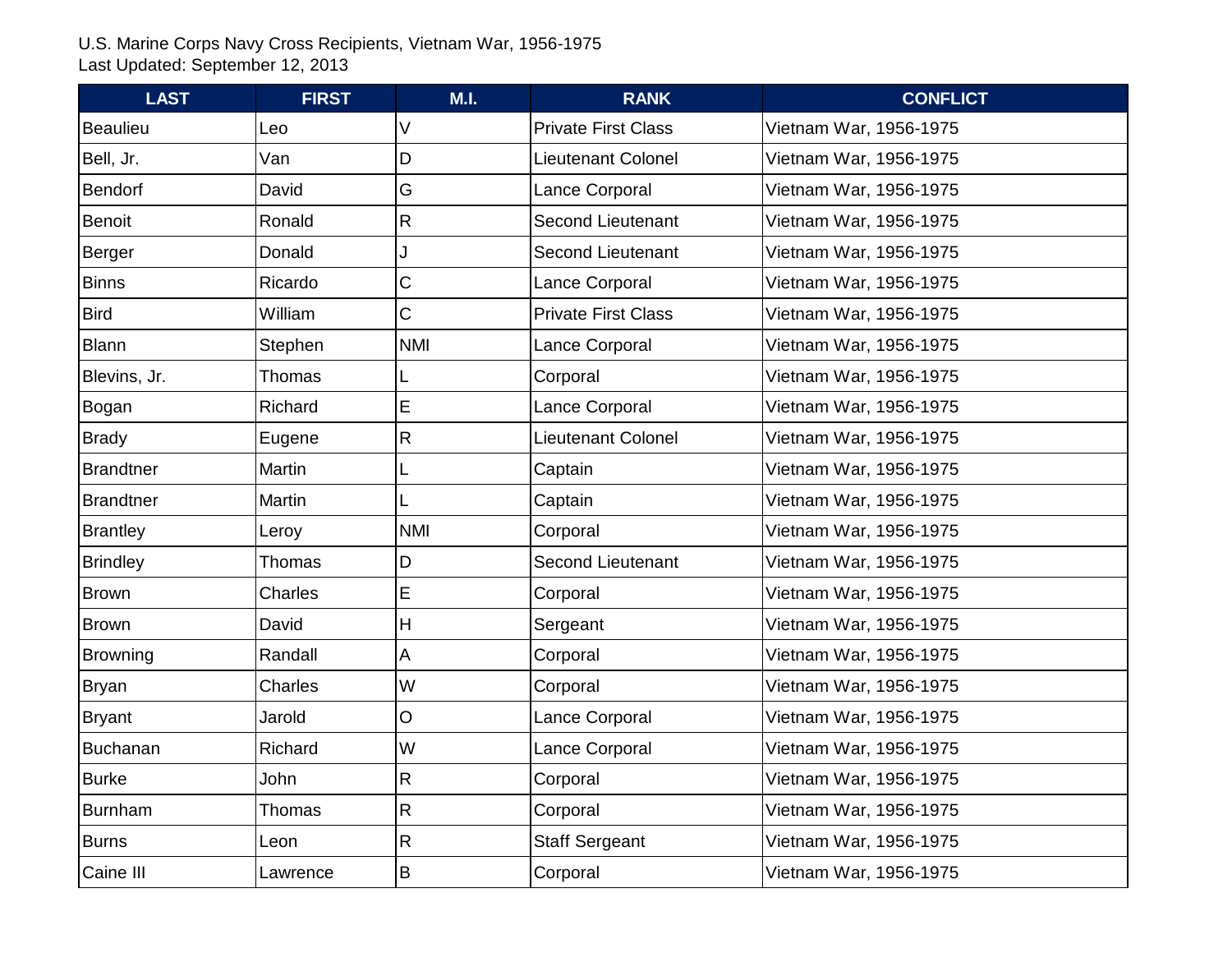| <b>LAST</b>   | <b>FIRST</b>  | M.I.       | <b>RANK</b>                | <b>CONFLICT</b>        |
|---------------|---------------|------------|----------------------------|------------------------|
| Calhoun       | John          | С          | Lance Corporal             | Vietnam War, 1956-1975 |
| Campbell      | Joseph        |            | <b>First Lieutenant</b>    | Vietnam War, 1956-1975 |
| Canley        | "J"           | "L"        | <b>Gunnery Sergeant</b>    | Vietnam War, 1956-1975 |
| Carroll       | James         |            | Captain                    | Vietnam War, 1956-1975 |
| Carter        | Marshall      | N          | Captain                    | Vietnam War, 1956-1975 |
| Casebolt      | Henry         | С          | Corporal                   | Vietnam War, 1956-1975 |
| Casey         | Michael       |            | <b>Second Lieutenant</b>   | Vietnam War, 1956-1975 |
| Casey, Jr.    | Thomas        | M          | Lance Corporal             | Vietnam War, 1956-1975 |
| Castillo      | William       | <b>NMI</b> | <b>Private First Class</b> | Vietnam War, 1956-1975 |
| Cavanaugh     | Thomas        |            | Corporal                   | Vietnam War, 1956-1975 |
| Cheatham, Jr. | Ernest        | C          | <b>Lieutenant Colonel</b>  | Vietnam War, 1956-1975 |
| Cheatwood     | Paul          | R          | Lance Corporal             | Vietnam War, 1956-1975 |
| Christensen   | Paul          | K          | Corporal                   | Vietnam War, 1956-1975 |
| Christman III | William       |            | <b>Second Lieutenant</b>   | Vietnam War, 1956-1975 |
| Christmas     | George        | R          | Captain                    | Vietnam War, 1956-1975 |
| Christy, Jr.  | Kenneth       |            | <b>Second Lieutenant</b>   | Vietnam War, 1956-1975 |
| Cisneros      | Roy           | <b>NMI</b> | Corporal                   | Vietnam War, 1956-1975 |
| Claybin       | Edward        | Α          | <b>Private First Class</b> | Vietnam War, 1956-1975 |
| Cobb          | Paul          | F          | <b>Second Lieutenant</b>   | Vietnam War, 1956-1975 |
| Cochran, Jr.  | Robert        | F          | <b>Second Lieutenant</b>   | Vietnam War, 1956-1975 |
| Coffman, Jr.  | <b>Clovis</b> | C          | <b>Gunnery Sergeant</b>    | Vietnam War, 1956-1975 |
| Collins       | <b>Bryant</b> | C          | Corporal                   | Vietnam War, 1956-1975 |
| Cone          | Fred          |            | Major                      | Vietnam War, 1956-1975 |
| Conklin       | Richard       | F          | Corporal                   | Vietnam War, 1956-1975 |
| Coolican      | James         |            | Captain                    | Vietnam War, 1956-1975 |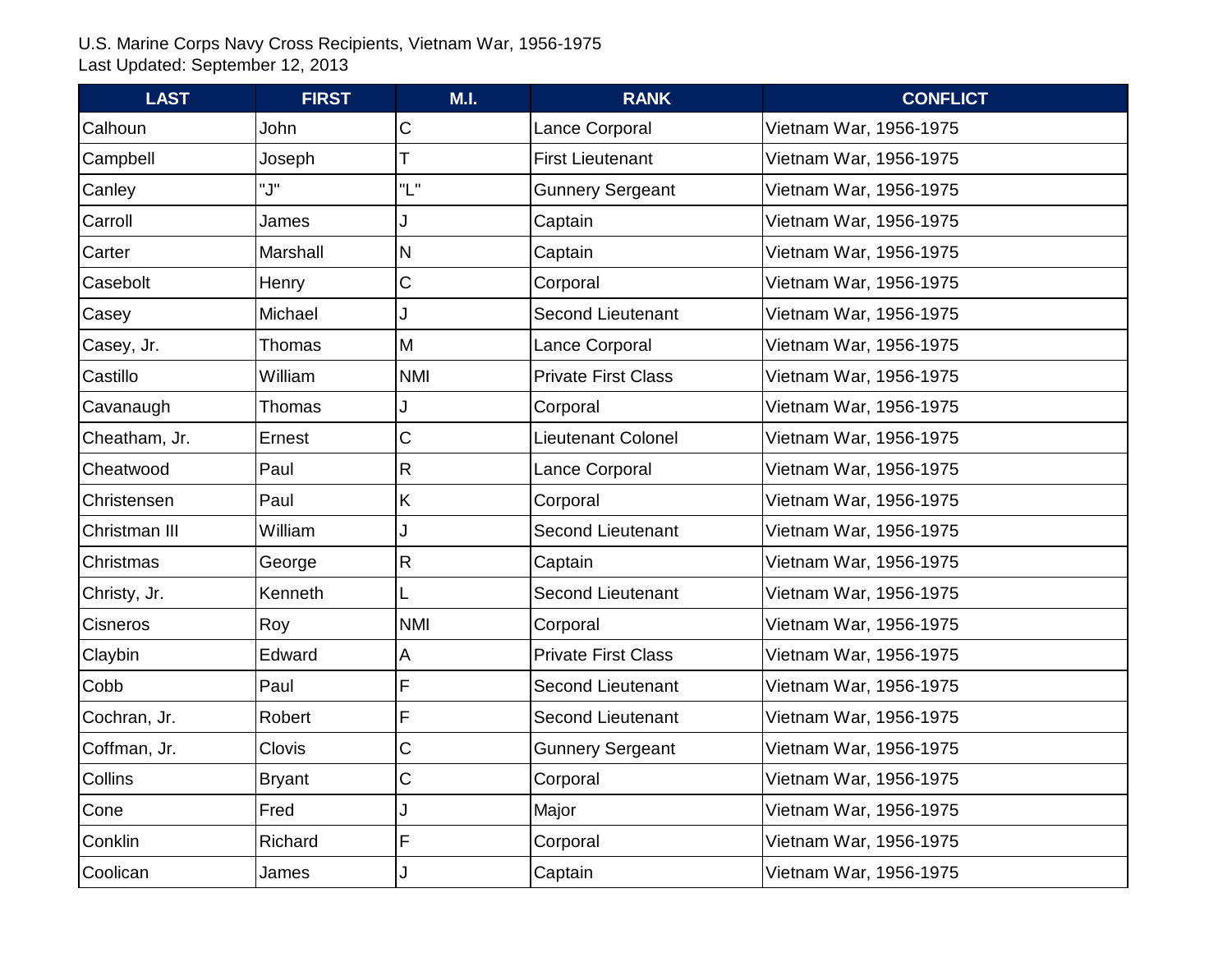| <b>LAST</b>    | <b>FIRST</b>   | M.I.        | <b>RANK</b>                | <b>CONFLICT</b>        |
|----------------|----------------|-------------|----------------------------|------------------------|
| Corsetti       | Harry          |             | Corporal                   | Vietnam War, 1956-1975 |
| Cousins        | Merritt        |             | Lance Corporal             | Vietnam War, 1956-1975 |
| Covella        | Joseph         | F           | <b>Gunnery Sergeant</b>    | Vietnam War, 1956-1975 |
| Cover          | Robert         |             | <b>Master Sergeant</b>     | Vietnam War, 1956-1975 |
| Crockett, Jr.  | Joseph         | R           | Sergeant                   | Vietnam War, 1956-1975 |
| Cummings       | Roger          | W           | <b>Private First Class</b> | Vietnam War, 1956-1975 |
| Curley         | Ronald         |             | Sergeant                   | Vietnam War, 1956-1975 |
| Curtis         | <b>Russell</b> | W           | <b>Gunnery Sergeant</b>    | Vietnam War, 1956-1975 |
| Dabney         | William        | H           | Colonel                    | Vietnam War, 1956-1975 |
| Dalton         | Robert         | G           | Corporal                   | Vietnam War, 1956-1975 |
| Danner         | David          |             | Sergeant                   | Vietnam War, 1956-1975 |
| Darnell        | Dana           | C           | Lance Corporal             | Vietnam War, 1956-1975 |
| Davis          | Dennis         | D           | <b>Private First Class</b> | Vietnam War, 1956-1975 |
| Dawson         | John           | R           | Second Lieutenant          | Vietnam War, 1956-1975 |
| Day            | Edward         | <b>NMI</b>  | Lance Corporal             | Vietnam War, 1956-1975 |
| Debona         | Andrew         | D           | Captain                    | Vietnam War, 1956-1975 |
| Deplanche      | <b>Mark</b>    | E           | Corporal                   | Vietnam War, 1956-1975 |
| <b>Devries</b> | Marvin         | H           | <b>First Lieutenant</b>    | Vietnam War, 1956-1975 |
| Dickson        | Grover         |             | Corporal                   | Vietnam War, 1956-1975 |
| <b>Dillard</b> | Henry          | $\mathsf C$ | Corporal                   | Vietnam War, 1956-1975 |
| Dittman        | Carl           | R           | Corporal                   | Vietnam War, 1956-1975 |
| Donaldson      | <b>Billy</b>   | M           | <b>Staff Sergeant</b>      | Vietnam War, 1956-1975 |
| Donovan        | Joseph         | P           | <b>First Lieutenant</b>    | Vietnam War, 1956-1975 |
| Donovan        | Joseph         | P           | <b>First Lieutenant</b>    | Vietnam War, 1956-1975 |
| Dorris         | Claude         | H           | <b>Staff Sergeant</b>      | Vietnam War, 1956-1975 |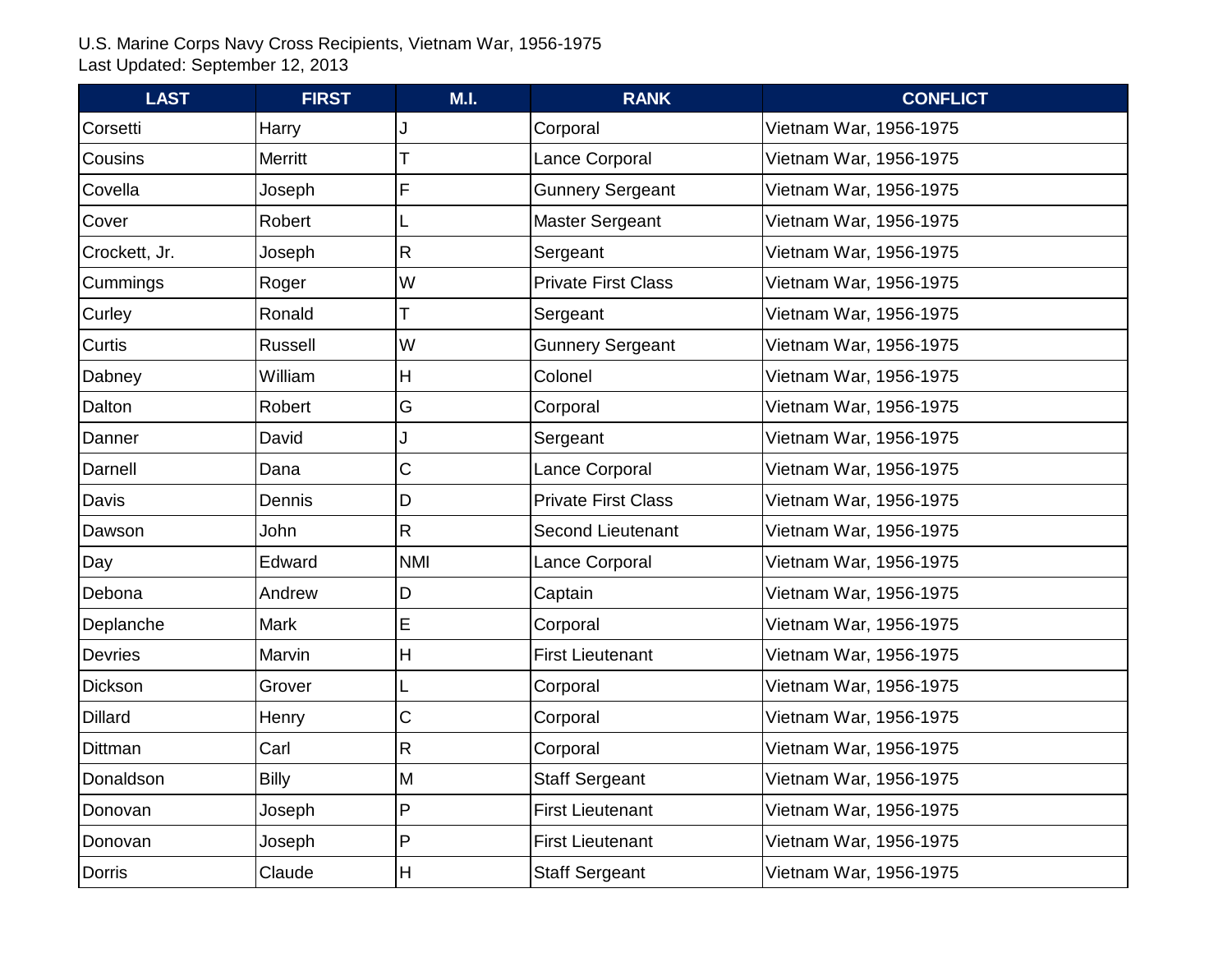| <b>LAST</b>     | <b>FIRST</b> | M.I.         | <b>RANK</b>                  | <b>CONFLICT</b>        |
|-----------------|--------------|--------------|------------------------------|------------------------|
| Dowd            | John         | Α            | Lieutenant Colonel           | Vietnam War, 1956-1975 |
| Downing         | Talmadge     | R            | <b>Gunnery Sergeant</b>      | Vietnam War, 1956-1975 |
| <b>Driscoll</b> | Thomas       | B            | Corporal                     | Vietnam War, 1956-1975 |
| Duff            | Barry        | W            | Corporal                     | Vietnam War, 1956-1975 |
| Duncan          | Richard      | W            | Corporal                     | Vietnam War, 1956-1975 |
| Eades           | Lawrence     | M            | Lance Corporal               | Vietnam War, 1956-1975 |
| Ebbert          | Terry        |              | <b>First Lieutenant</b>      | Vietnam War, 1956-1975 |
| Edwards         | Craig        | А            | <b>First Lieutenant</b>      | Vietnam War, 1956-1975 |
| Estrada         | Manuel       | A            | Lance Corporal               | Vietnam War, 1956-1975 |
| Evans, Jr.      | Richard      | $\mathsf{A}$ | <b>Private First Class</b>   | Vietnam War, 1956-1975 |
| Fairfield, Jr.  | Rupert       | E            | Captain                      | Vietnam War, 1956-1975 |
| Fante           | Robert       | G            | Corporal                     | Vietnam War, 1956-1975 |
| Federowski      | Robert       | А            | Corporal                     | Vietnam War, 1956-1975 |
| Feerrar         | Donald       |              | Lance Corporal               | Vietnam War, 1956-1975 |
| Felton, Jr.     | Samuel       |              | <b>Private First Class</b>   | Vietnam War, 1956-1975 |
| Finley          | Michael      | $\mathsf{P}$ | Lance Corporal               | Vietnam War, 1956-1975 |
| Fisher          | Thomas       | W            | Lance Corporal               | Vietnam War, 1956-1975 |
| Floren          | Jimmy        | E            | Corporal                     | Vietnam War, 1956-1975 |
| Fowler          | Earl         | W            | Corporal                     | Vietnam War, 1956-1975 |
| Frederick, Jr.  | John         | W            | <b>Chief Warrant Officer</b> | Vietnam War, 1956-1975 |
| Fryman          | Roy          | Α            | <b>Staff Sergeant</b>        | Vietnam War, 1956-1975 |
| Fuller, Jr.     | John         |              | <b>Second Lieutenant</b>     | Vietnam War, 1956-1975 |
| Galbreath       | <b>Bobby</b> | F            | Captain                      | Vietnam War, 1956-1975 |
| Gale            | Alvin        | R            | <b>Private First Class</b>   | Vietnam War, 1956-1975 |
| Gallagher       | Patrick      | <b>NMI</b>   | Lance Corporal               | Vietnam War, 1956-1975 |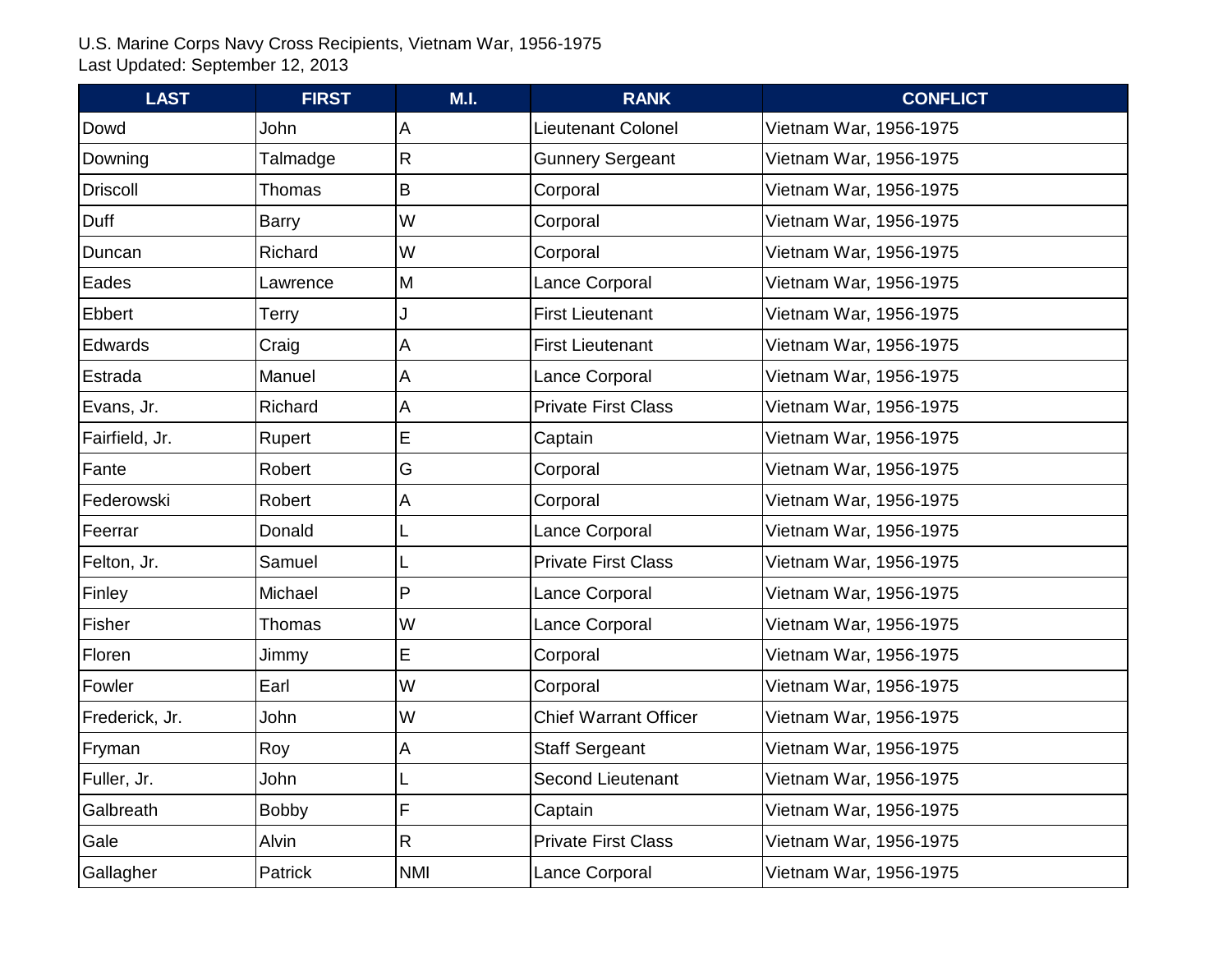| <b>LAST</b>  | <b>FIRST</b>    | M.I.       | <b>RANK</b>                | <b>CONFLICT</b>        |
|--------------|-----------------|------------|----------------------------|------------------------|
| Gauthier     | <b>Brian</b>    |            | Corporal                   | Vietnam War, 1956-1975 |
| Getlin       | Michael         | P          | Captain                    | Vietnam War, 1956-1975 |
| Gibson       | George          | R          | Corporal                   | Vietnam War, 1956-1975 |
| Gilleland    | Richard         | M          | Sergeant                   | Vietnam War, 1956-1975 |
| Gillingham   | Richard         | K          | Corporal                   | Vietnam War, 1956-1975 |
| Gomez        | Ernesto         | <b>NMI</b> | Lance Corporal             | Vietnam War, 1956-1975 |
| Gonzales     | Daniel          | G          | Corporal                   | Vietnam War, 1956-1975 |
| Goodsell     | William         |            | Major                      | Vietnam War, 1956-1975 |
| Gray         | George          | E          | Lance Corporal             | Vietnam War, 1956-1975 |
| Green        | Maurice         | O V        | <b>First Lieutenant</b>    | Vietnam War, 1956-1975 |
| Green        | John            | S          | <b>Gunnery Sergeant</b>    | Vietnam War, 1956-1975 |
| Gregory, Jr. | Robert          | B          | Lance Corporal             | Vietnam War, 1956-1975 |
| Gresham      | Michael         | E          | Sergeant                   | Vietnam War, 1956-1975 |
| Gresko       | Richard         | W          | Sergeant                   | Vietnam War, 1956-1975 |
| Grimes, Jr.  | Paul            | E          | Lance Corporal             | Vietnam War, 1956-1975 |
| Grosz, Jr.   | <b>Nicholas</b> | H          | <b>First Lieutenant</b>    | Vietnam War, 1956-1975 |
| Guarino      | Timothy         | S          | <b>Private First Class</b> | Vietnam War, 1956-1975 |
| Guay         | Robert          | P          | Major                      | Vietnam War, 1956-1975 |
| Guerra       | Victor          |            | <b>Staff Sergeant</b>      | Vietnam War, 1956-1975 |
| Halstead     | Lee             | M          | <b>First Lieutenant</b>    | Vietnam War, 1956-1975 |
| Hammond      | Robert          |            | Sergeant                   | Vietnam War, 1956-1975 |
| Harrington   | <b>Myron</b>    | C          | Captain                    | Vietnam War, 1956-1975 |
| Hartsoe      | David           | E          | <b>Private First Class</b> | Vietnam War, 1956-1975 |
| Hayes        | Daniel          |            | Lance Corporal             | Vietnam War, 1956-1975 |
| Hazelbaker   | Vincil          | W          | Major                      | Vietnam War, 1956-1975 |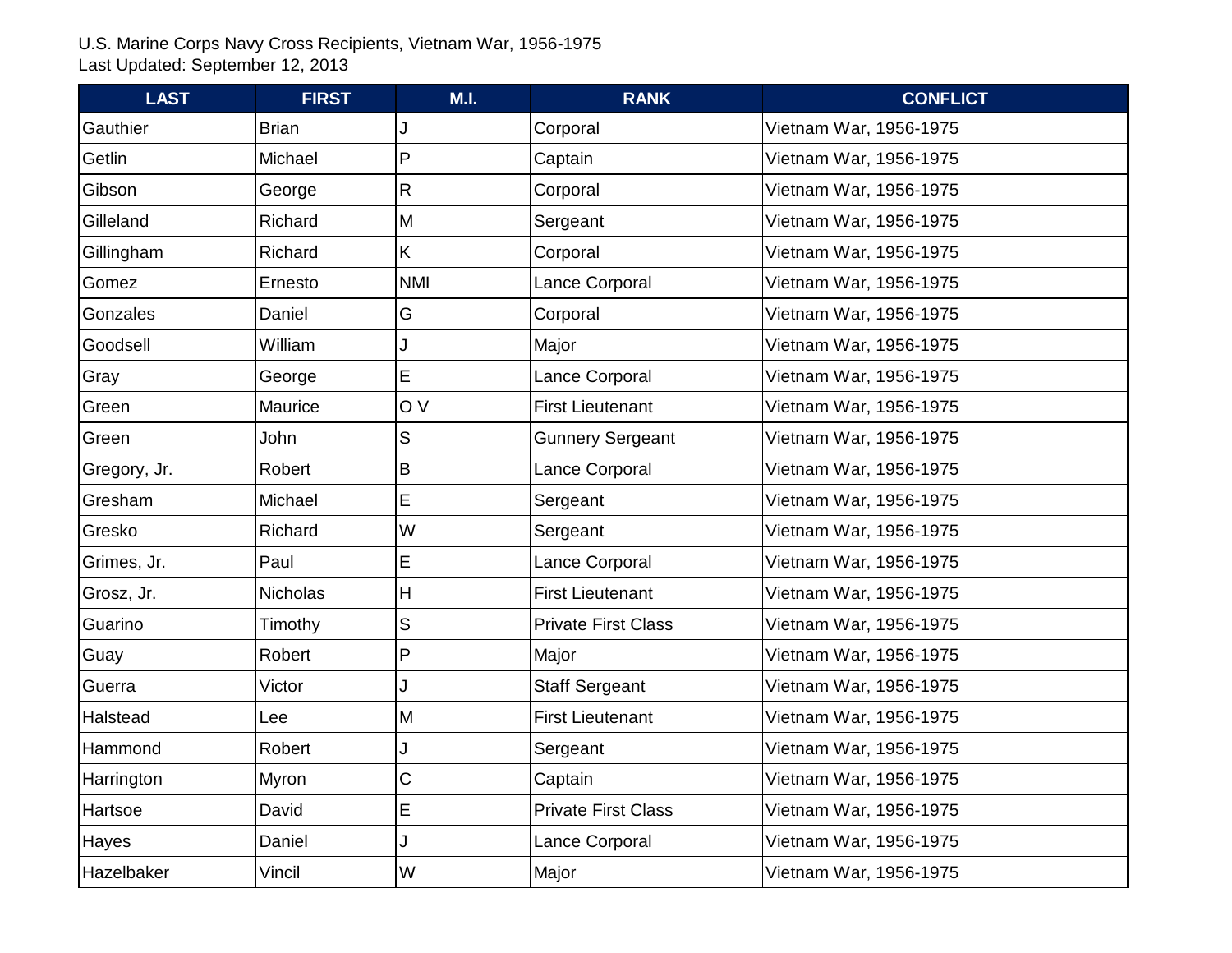| <b>LAST</b>      | <b>FIRST</b>   | M.I.                      | <b>RANK</b>                | <b>CONFLICT</b>        |
|------------------|----------------|---------------------------|----------------------------|------------------------|
| Helle            | Ronald         | B                         | Sergeant                   | Vietnam War, 1956-1975 |
| Henderson        | <b>Billy</b>   | K.                        | Lance Corporal             | Vietnam War, 1956-1975 |
| <b>Hendricks</b> | Robert         |                           | Corporal                   | Vietnam War, 1956-1975 |
| Herrera          | Felipe         | <b>NMI</b>                | Lance Corporal             | Vietnam War, 1956-1975 |
| <b>Herring</b>   | Alfred         |                           | Lance Corporal             | Vietnam War, 1956-1975 |
| Herron           | Lee            | R                         | <b>First Lieutenant</b>    | Vietnam War, 1956-1975 |
| <b>Hilgers</b>   | John           | J W                       | Captain                    | Vietnam War, 1956-1975 |
| Hill             | Lamont         | D                         | <b>Private First Class</b> | Vietnam War, 1956-1975 |
| Hoapili          | John           | <b>NMI</b>                | <b>Gunnery Sergeant</b>    | Vietnam War, 1956-1975 |
| <b>Hodgkins</b>  | Guy            | M                         | <b>Staff Sergeant</b>      | Vietnam War, 1956-1975 |
| Hoff, Jr.        | John           | R                         | <b>Second Lieutenant</b>   | Vietnam War, 1956-1975 |
| Holmes           | Walter         | С                         | Sergeant                   | Vietnam War, 1956-1975 |
| Honeycutt        | James          | E                         | <b>Private First Class</b> | Vietnam War, 1956-1975 |
| Hopkins          | Michael        | E                         | <b>Private First Class</b> | Vietnam War, 1956-1975 |
| Houghton         | Kenneth        |                           | Colonel                    | Vietnam War, 1956-1975 |
| House            | Charles        | A                         | <b>Lieutenant Colonel</b>  | Vietnam War, 1956-1975 |
| Howard           | <b>Billy</b>   | <b>NMI</b>                | <b>Gunnery Sergeant</b>    | Vietnam War, 1956-1975 |
| Howell           | Gatlin         |                           | <b>First Lieutenant</b>    | Vietnam War, 1956-1975 |
| Hubbard          | Robert         | W                         | Captain                    | Vietnam War, 1956-1975 |
| Huffcut II       | William        | $\boldsymbol{\mathsf{H}}$ | Major                      | Vietnam War, 1956-1975 |
| <b>Huggins</b>   | Michael        | A                         | <b>Private First Class</b> | Vietnam War, 1956-1975 |
| <b>Hughes</b>    | <b>Stanley</b> | S                         | Colonel                    | Vietnam War, 1956-1975 |
| Hunnicutt III    | Hubert         | н                         | Sergeant                   | Vietnam War, 1956-1975 |
| Jaehne           | Richard        |                           | <b>Second Lieutenant</b>   | Vietnam War, 1956-1975 |
| Jmaeff           | George         | V                         | Corporal                   | Vietnam War, 1956-1975 |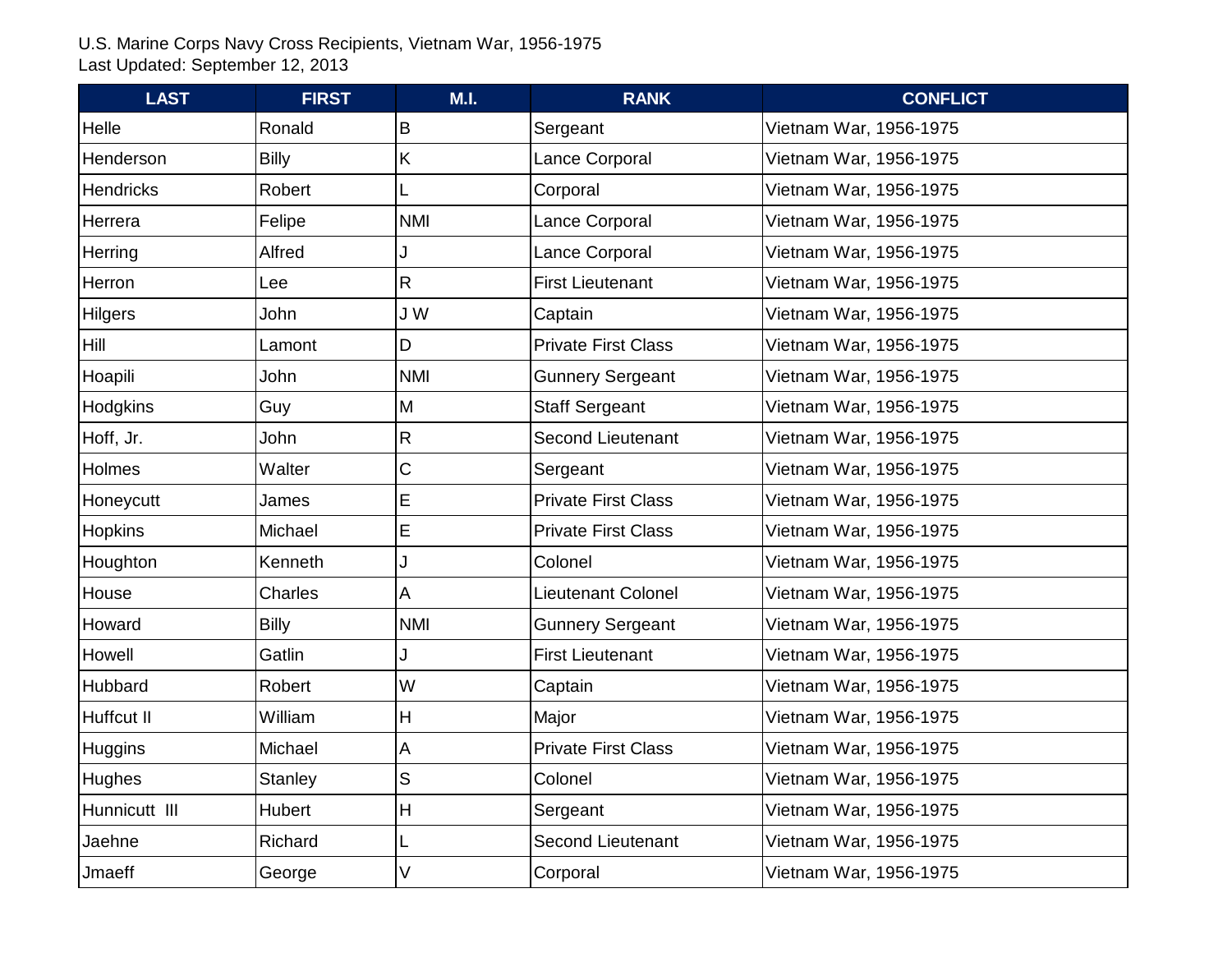| <b>LAST</b>   | <b>FIRST</b>   | M.I.         | <b>RANK</b>                | <b>CONFLICT</b>        |
|---------------|----------------|--------------|----------------------------|------------------------|
| Johnson, Jr.  | James          |              | Corporal                   | Vietnam War, 1956-1975 |
| Johnston, Jr. | Clement        | B            | Lance Corporal             | Vietnam War, 1956-1975 |
| Jones         | Phillip        | B            | <b>Second Lieutenant</b>   | Vietnam War, 1956-1975 |
| Joys          | John           | W            | <b>Staff Sergeant</b>      | Vietnam War, 1956-1975 |
| Judge         | <b>Mark</b>    | W            | <b>Private First Class</b> | Vietnam War, 1956-1975 |
| Kaler         | Richard        | D            | Corporal                   | Vietnam War, 1956-1975 |
| Kaufman       | David          | M            | <b>First Sergeant</b>      | Vietnam War, 1956-1975 |
| Keck          | <b>Russell</b> | F            | Corporal                   | Vietnam War, 1956-1975 |
| Kelley, Jr.   | Edwin          | C            | <b>First Lieutenant</b>    | Vietnam War, 1956-1975 |
| Kelly         | Robert         | $\mathsf{A}$ | <b>First Lieutenant</b>    | Vietnam War, 1956-1975 |
| Kelly III     | James          | R            | Corporal                   | Vietnam War, 1956-1975 |
| Kemp          | <b>Marwick</b> |              | <b>Staff Sergeant</b>      | Vietnam War, 1956-1975 |
| Kenison       | Benjamin       | А            | Lance Corporal             | Vietnam War, 1956-1975 |
| Kennedy       | Johnnie        | M            | <b>Gunnery Sergeant</b>    | Vietnam War, 1956-1975 |
| Keys          | William        | M            | Captain                    | Vietnam War, 1956-1975 |
| Koelper       | Donald         | E            | Major                      | Vietnam War, 1956-1975 |
| Koontz        | Lenoard        | <b>NMI</b>   | Corporal                   | Vietnam War, 1956-1975 |
| Korkow        | Kenneth        | Α            | Corporal                   | Vietnam War, 1956-1975 |
| Kowalyk       | William        | <b>NMI</b>   | Lance Corporal             | Vietnam War, 1956-1975 |
| Kuzma         | Marc           |              | <b>Private First Class</b> | Vietnam War, 1956-1975 |
| Lain          | <b>Bobby</b>   | D            | Captain                    | Vietnam War, 1956-1975 |
| Lankford III  | Albert         | <b>NMI</b>   | <b>First Lieutenant</b>    | Vietnam War, 1956-1975 |
| Lapointe      | Alvin          | S            | <b>Private First Class</b> | Vietnam War, 1956-1975 |
| Laporte, Jr.  | Alfred         | P            | Sergeant                   | Vietnam War, 1956-1975 |
| Laraway       | William        | D            | Lance Corporal             | Vietnam War, 1956-1975 |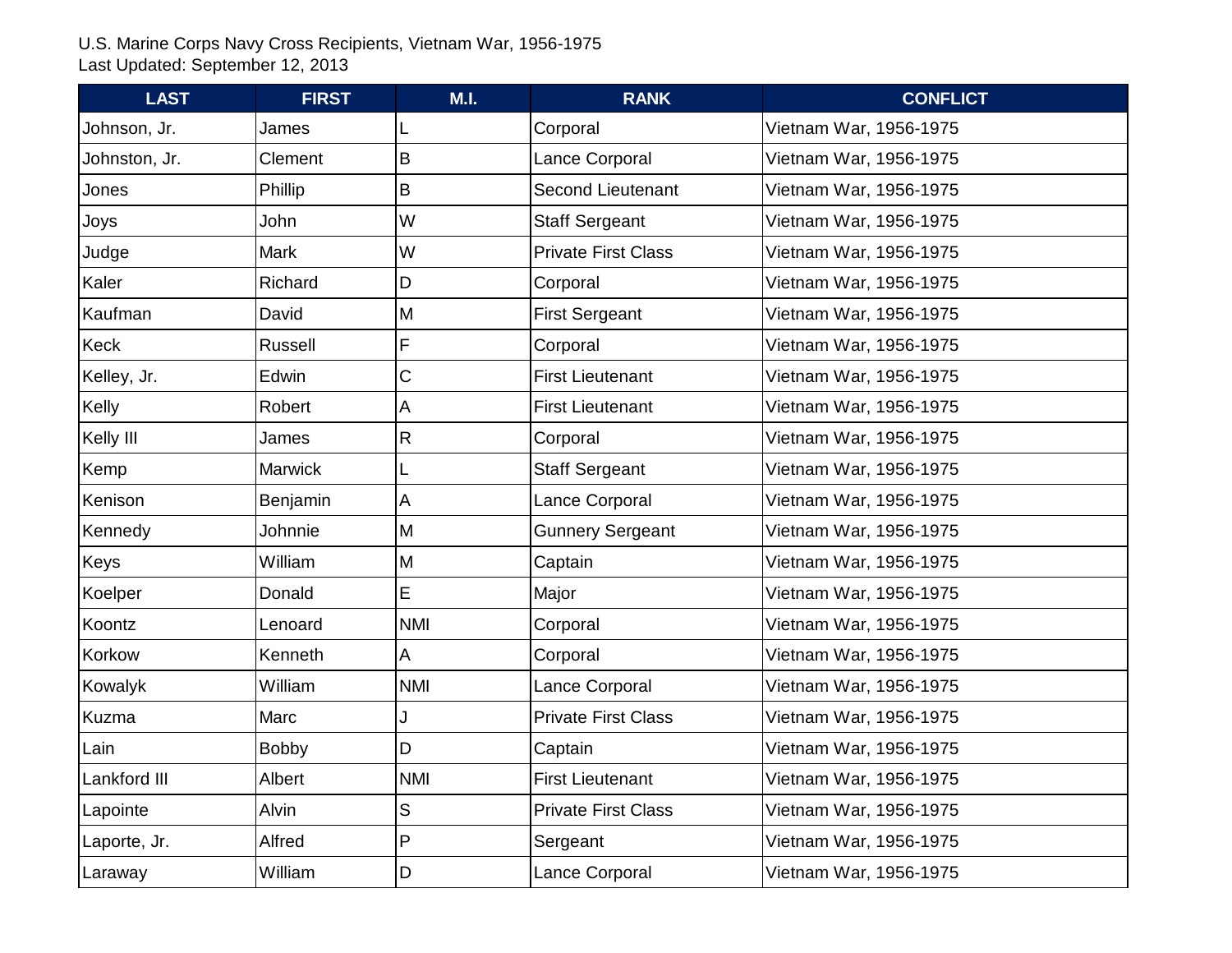| <b>LAST</b>      | <b>FIRST</b>   | M.I.           | <b>RANK</b>              | <b>CONFLICT</b>        |
|------------------|----------------|----------------|--------------------------|------------------------|
| Lauer            | Charles        | R              | Corporal                 | Vietnam War, 1956-1975 |
| Lazaro           | Lawrence       |                | Corporal                 | Vietnam War, 1956-1975 |
| Lebas            | Claude         | G              | Lance Corporal           | Vietnam War, 1956-1975 |
| Ledbetter, Jr.   | Walter         | R              | Lieutenant Colonel       | Vietnam War, 1956-1975 |
| Lefler           | Alan           | C              | Lance Corporal           | Vietnam War, 1956-1975 |
| Leftwich, Jr.    | William        | G              | Major                    | Vietnam War, 1956-1975 |
| Lineberry        | Jerry          | E              | <b>Staff Sergeant</b>    | Vietnam War, 1956-1975 |
| Livingston       | Lawrence       | H              | Captain                  | Vietnam War, 1956-1975 |
| Long             | <b>Melvin</b>  | M              | Sergeant                 | Vietnam War, 1956-1975 |
| Lopez            | <b>Steven</b>  | D              | Corporal                 | Vietnam War, 1956-1975 |
| Lopez            | Jose           | G              | Sergeant                 | Vietnam War, 1956-1975 |
| Loweranitis      | John           |                | Corporal                 | Vietnam War, 1956-1975 |
| Lowery           | <b>Steven</b>  | M              | Corporal                 | Vietnam War, 1956-1975 |
| Lownds           | David          | E              | Colonel                  | Vietnam War, 1956-1975 |
| Luca             | Joseph         | <b>NMI</b>     | Sergeant                 | Vietnam War, 1956-1975 |
| Lumbard          | Donald         | W              | Lance Corporal           | Vietnam War, 1956-1975 |
| Lunsford         | Glen           |                | Sergeant                 | Vietnam War, 1956-1975 |
| <b>MacVane</b>   | Matthew        | C              | Corporal                 | Vietnam War, 1956-1975 |
| Malone           | George         | M              | <b>Second Lieutenant</b> | Vietnam War, 1956-1975 |
| Mann, Jr.        | <b>Bennie</b>  | H              | Major                    | Vietnam War, 1956-1975 |
| <b>Marlantes</b> | Karl           | А              | <b>First Lieutenant</b>  | Vietnam War, 1956-1975 |
| Martin           | Raymond        | C              | Sergeant                 | Vietnam War, 1956-1975 |
| McAfee           | Carlos         | K              | Captain                  | Vietnam War, 1956-1975 |
| <b>McCauley</b>  | <b>Bertram</b> | W              | Major                    | Vietnam War, 1956-1975 |
| <b>McCormick</b> | Michael        | $\overline{P}$ | <b>Second Lieutenant</b> | Vietnam War, 1956-1975 |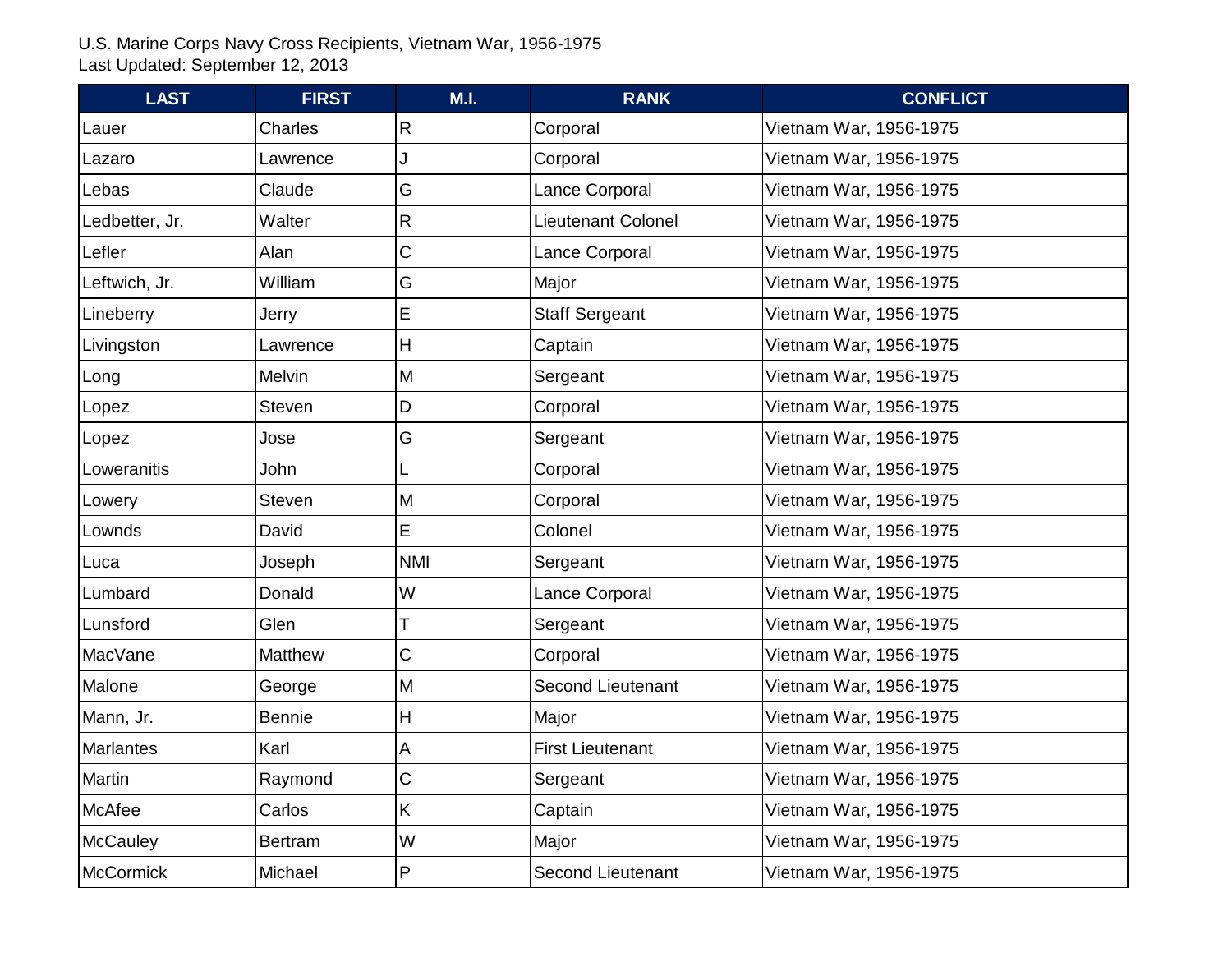| <b>LAST</b>      | <b>FIRST</b>   | M.I.        | <b>RANK</b>                | <b>CONFLICT</b>        |
|------------------|----------------|-------------|----------------------------|------------------------|
| McDaniel         | James          |             | <b>Second Lieutenant</b>   | Vietnam War, 1956-1975 |
| McDonald         | Thomas         | С           | Captain                    | Vietnam War, 1956-1975 |
| <b>McHenry</b>   | William        | D           | Corporal                   | Vietnam War, 1956-1975 |
| McRae            | Arthur         | G           | Corporal                   | Vietnam War, 1956-1975 |
| <b>McWhorter</b> | James          | E           | Lance Corporal             | Vietnam War, 1956-1975 |
| Meier            | Terrance       |             | <b>Staff Sergeant</b>      | Vietnam War, 1956-1975 |
| Mendez           | Angel          | <b>NMI</b>  | Sergeant                   | Vietnam War, 1956-1975 |
| Meuse            | John           | R.          | <b>Private First Class</b> | Vietnam War, 1956-1975 |
| Miller, Jr.      | <b>Cleatus</b> | A           | <b>Private First Class</b> | Vietnam War, 1956-1975 |
| <b>Mitchell</b>  | Robert         | G           | Major                      | Vietnam War, 1956-1975 |
| Moe              | Robert         | E           | <b>Staff Sergeant</b>      | Vietnam War, 1956-1975 |
| <b>Moffit</b>    | Richard        | E           | Sergeant                   | Vietnam War, 1956-1975 |
| Monahan          | Frederick      | G           | Lance Corporal             | Vietnam War, 1956-1975 |
| Monahon          | Robert         | E           | Lance Corporal             | Vietnam War, 1956-1975 |
| Montgomery       | Robin          |             | <b>Second Lieutenant</b>   | Vietnam War, 1956-1975 |
| Moore            | Ronald         | Α           | Lance Corporal             | Vietnam War, 1956-1975 |
| Moore            | Freddie        |             | Lance Corporal             | Vietnam War, 1956-1975 |
| Mosher           | Christopher    | K           | Lance Corporal             | Vietnam War, 1956-1975 |
| Muir             | Joseph         | E           | <b>Lieutenant Colonel</b>  | Vietnam War, 1956-1975 |
| Mulloy, Jr.      | James          | $\mathsf E$ | Sergeant                   | Vietnam War, 1956-1975 |
| Murphy           | James          | E           | Captain                    | Vietnam War, 1956-1975 |
| Murray           | John           | D           | Captain                    | Vietnam War, 1956-1975 |
| <b>Myers</b>     | William        | н           | <b>Private First Class</b> | Vietnam War, 1956-1975 |
| Neil             | Michael        |             | <b>Second Lieutenant</b>   | Vietnam War, 1956-1975 |
| Noel             | Thomas         | Е           | <b>Second Lieutenant</b>   | Vietnam War, 1956-1975 |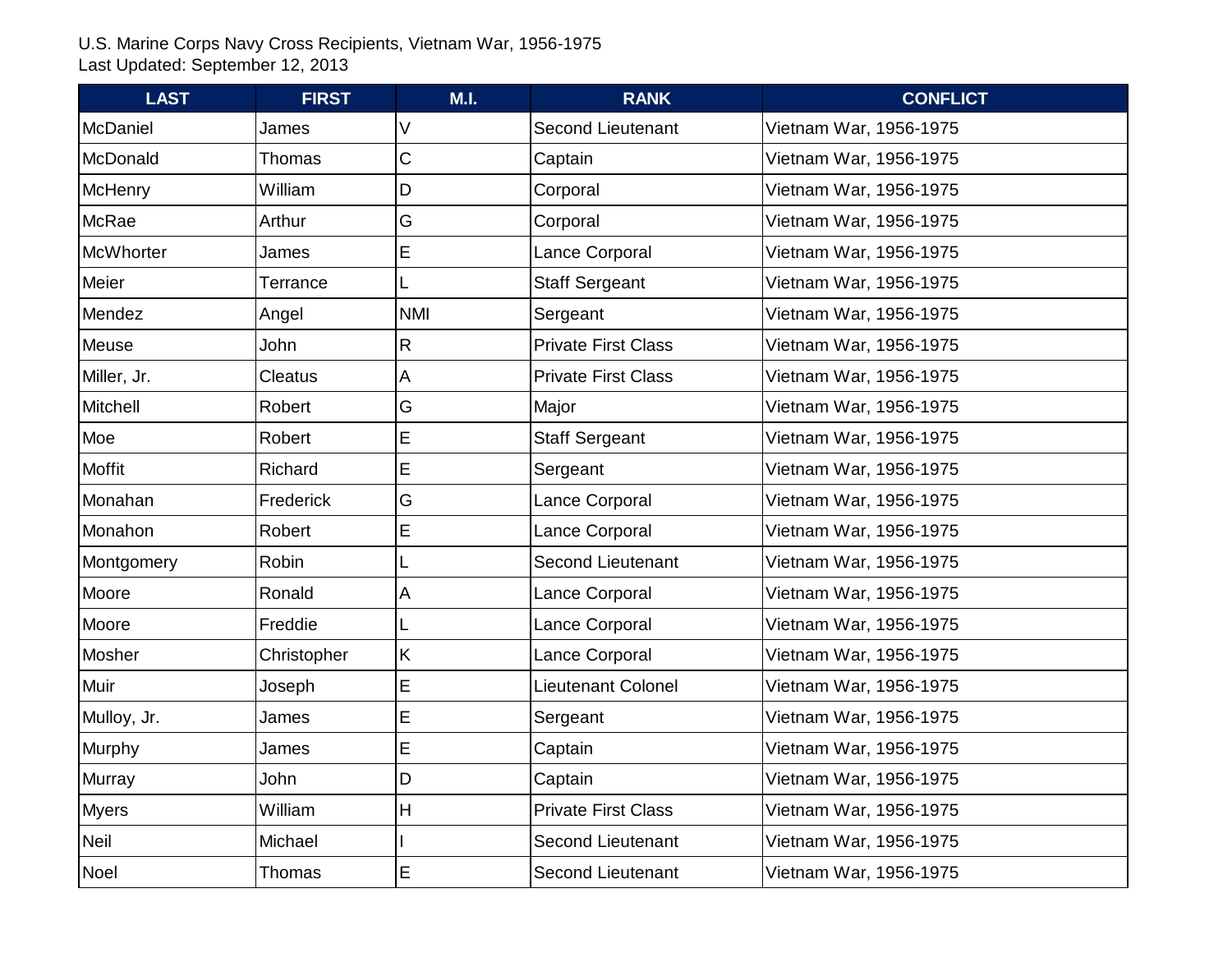| <b>LAST</b>    | <b>FIRST</b>  | M.I.         | <b>RANK</b>                | <b>CONFLICT</b>        |
|----------------|---------------|--------------|----------------------------|------------------------|
| Noon, Jr.      | Patrick       |              | Sergeant                   | Vietnam War, 1956-1975 |
| <b>Norris</b>  | James         | А            | Lance Corporal             | Vietnam War, 1956-1975 |
| Norton         | John          |              | Captain                    | Vietnam War, 1956-1975 |
| Norwood        | George        | O            | Lance Corporal             | Vietnam War, 1956-1975 |
| Oakley         | John          |              | Lance Corporal             | Vietnam War, 1956-1975 |
| Obrien         | Joseph        |              | Captain                    | Vietnam War, 1956-1975 |
| Oconnor        | <b>Martin</b> | E            | Major                      | Vietnam War, 1956-1975 |
| Panian         | Thomas        | C            | Sergeant                   | Vietnam War, 1956-1975 |
| Parrott        | Lee           | R            | <b>Gunnery Sergeant</b>    | Vietnam War, 1956-1975 |
| Paskevich, Jr. | Anthony       | <b>NMI</b>   | Captain                    | Vietnam War, 1956-1975 |
| Peczeli        | Joseph        | S            | <b>Gunnery Sergeant</b>    | Vietnam War, 1956-1975 |
| Peters, Jr.    | William       |              | <b>First Lieutenant</b>    | Vietnam War, 1956-1975 |
| Peterson       | Dennie        | D            | <b>Second Lieutenant</b>   | Vietnam War, 1956-1975 |
| Phelps         | John          | G            | Lance Corporal             | Vietnam War, 1956-1975 |
| Piatt          | Louis         | R            | <b>Second Lieutenant</b>   | Vietnam War, 1956-1975 |
| Pichon, Jr.    | Louis         | Α            | <b>Gunnery Sergeant</b>    | Vietnam War, 1956-1975 |
| Pierpan        | Herbert       | E            | Major                      | Vietnam War, 1956-1975 |
| <b>Pitts</b>   | Roy           | E            | <b>Private First Class</b> | Vietnam War, 1956-1975 |
| Popp           | James         | Α            | <b>Private First Class</b> | Vietnam War, 1956-1975 |
| Poulson        | Leroy         | N            | <b>Gunnery Sergeant</b>    | Vietnam War, 1956-1975 |
| Powell         | Charles       |              | Sergeant                   | Vietnam War, 1956-1975 |
| Quick          | Robert        |              | <b>Private First Class</b> | Vietnam War, 1956-1975 |
| Ralya, Jr.     | Warren        | H            | Corporal                   | Vietnam War, 1956-1975 |
| Rash           | Donald        | $\mathsf{R}$ | <b>Private First Class</b> | Vietnam War, 1956-1975 |
| Ray            | Darrell       | Т            | <b>Private First Class</b> | Vietnam War, 1956-1975 |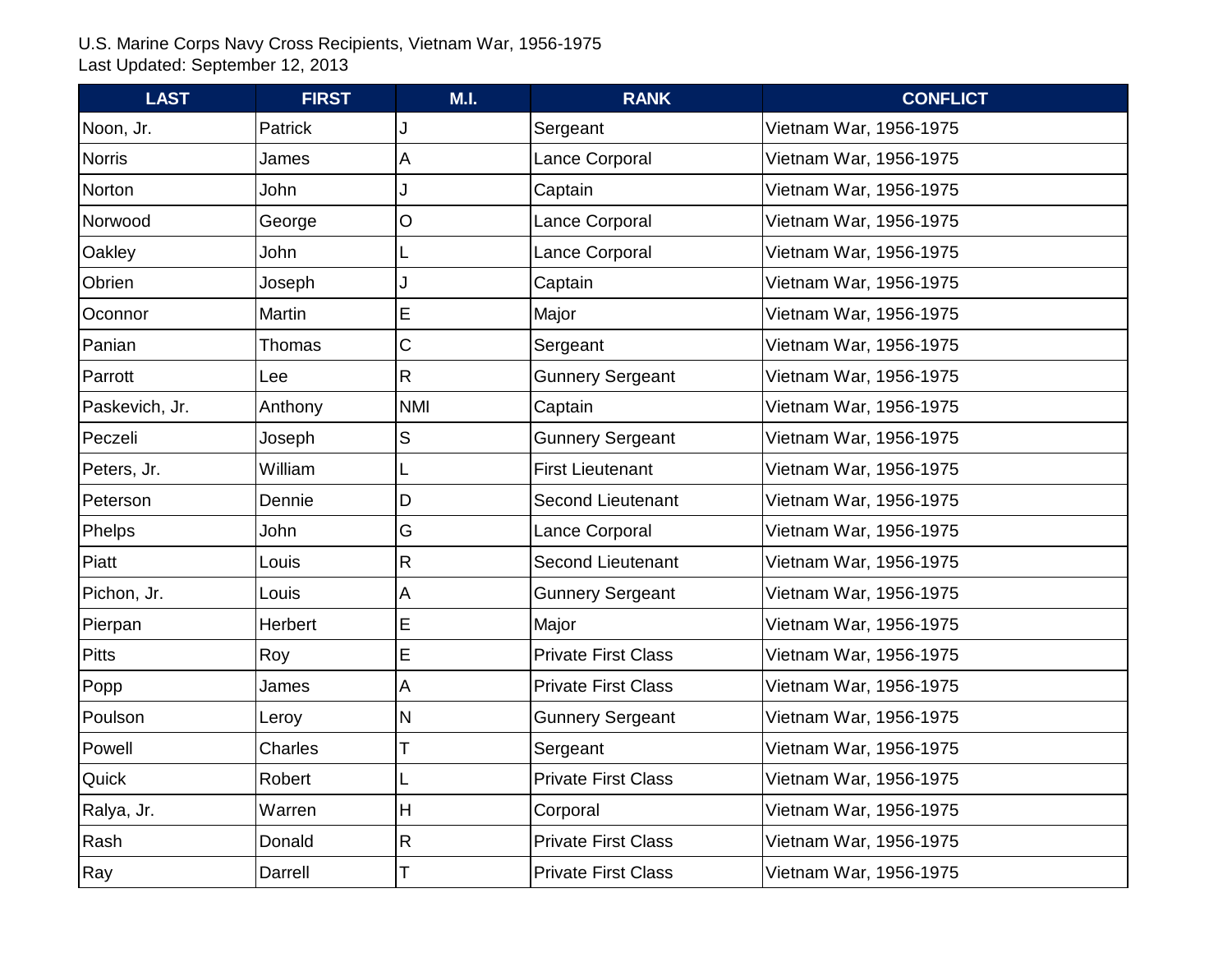| <b>LAST</b>    | <b>FIRST</b> | M.I.       | <b>RANK</b>                | <b>CONFLICT</b>        |
|----------------|--------------|------------|----------------------------|------------------------|
| Reid           | John         | M          | Corporal                   | Vietnam War, 1956-1975 |
| Reilly         | Donald       |            | Major                      | Vietnam War, 1956-1975 |
| <b>Reilly</b>  | James        | R          | <b>Private First Class</b> | Vietnam War, 1956-1975 |
| Reis           | Tiago        | <b>NMI</b> | Corporal                   | Vietnam War, 1956-1975 |
| Richards       | Thomas       | A          | Corporal                   | Vietnam War, 1956-1975 |
| Riensche       | Harold       | A          | <b>Staff Sergeant</b>      | Vietnam War, 1956-1975 |
| Ripley         | John         | W          | Captain                    | Vietnam War, 1956-1975 |
| Rivera         | Jose         |            | Lance Corporal             | Vietnam War, 1956-1975 |
| Rivers, Jr.    | Jettie       | <b>NMI</b> | <b>Second Lieutenant</b>   | Vietnam War, 1956-1975 |
| Roberson       | James        |            | <b>Second Lieutenant</b>   | Vietnam War, 1956-1975 |
| Rodrigues, Jr. | Joe          | G          | Sergeant                   | Vietnam War, 1956-1975 |
| Rogers, Jr.    | Raymond      | G          | <b>First Sergeant</b>      | Vietnam War, 1956-1975 |
| Roller         | Robert       |            | Sergeant                   | Vietnam War, 1956-1975 |
| Rollings       | Wayne        | E          | <b>First Lieutenant</b>    | Vietnam War, 1956-1975 |
| Romine         | Richard      | E          | <b>Lieutenant Colonel</b>  | Vietnam War, 1956-1975 |
| Rosenberger    | Roger        | D          | <b>Private First Class</b> | Vietnam War, 1956-1975 |
| Ross           | David        |            | Major                      | Vietnam War, 1956-1975 |
| Rusher         | Robert       | С          | Corporal                   | Vietnam War, 1956-1975 |
| Russell        | William      | E          | Captain                    | Vietnam War, 1956-1975 |
| Russell        | Timothy      | W          | Corporal                   | Vietnam War, 1956-1975 |
| Rusth          | John         | E          | Corporal                   | Vietnam War, 1956-1975 |
| Sadler         | Charles      | D          | Corporal                   | Vietnam War, 1956-1975 |
| Sampson        | Gerald       | H          | Captain                    | Vietnam War, 1956-1975 |
| Sanders        | Thomas       | <b>NMI</b> | Corporal                   | Vietnam War, 1956-1975 |
| Sargent, Jr.   | George       | Т          | Lieutenant Colonel         | Vietnam War, 1956-1975 |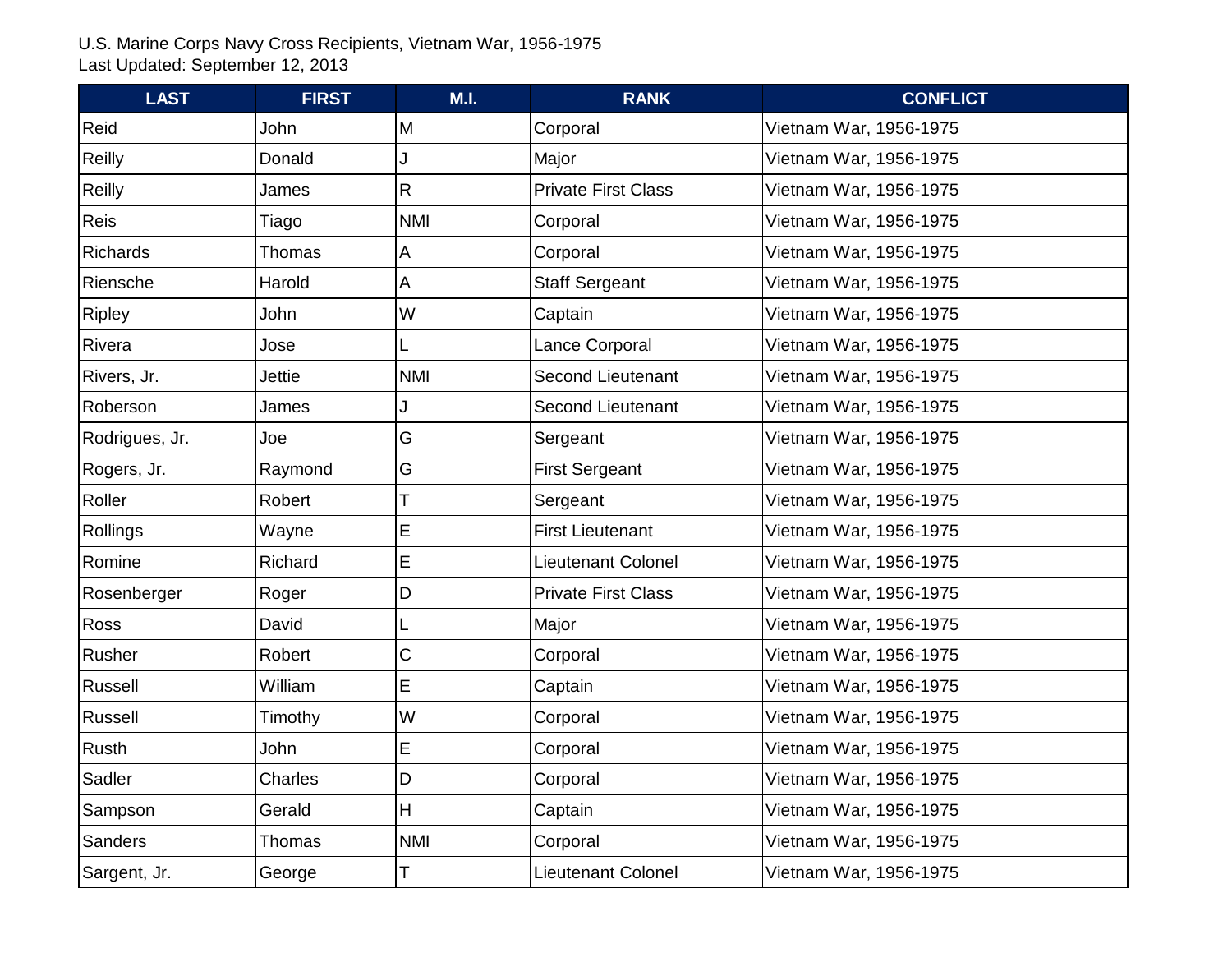| <b>LAST</b>    | <b>FIRST</b> | M.I.         | <b>RANK</b>                | <b>CONFLICT</b>        |
|----------------|--------------|--------------|----------------------------|------------------------|
| Schley         | Robert       |              | Corporal                   | Vietnam War, 1956-1975 |
| Schreiber      | <b>Klaus</b> | D            | <b>First Lieutenant</b>    | Vietnam War, 1956-1975 |
| <b>Schunck</b> | Henry        | M            | Corporal                   | Vietnam War, 1956-1975 |
| Scott          | Donald       | W            | Sergeant                   | Vietnam War, 1956-1975 |
| Seath          | <b>Ned</b>   | E            | Lance Corporal             | Vietnam War, 1956-1975 |
| See            | Roger        | D            | Corporal                   | Vietnam War, 1956-1975 |
| Sexton         | Merlyn       | Α            | Captain                    | Vietnam War, 1956-1975 |
| Sexton         | Charles      |              | Corporal                   | Vietnam War, 1956-1975 |
| Sexton         | Harry        | E            | <b>Lieutenant Colonel</b>  | Vietnam War, 1956-1975 |
| Sherman        | Andrew       | M            | <b>Second Lieutenant</b>   | Vietnam War, 1956-1975 |
| Sipple         | Conrad       | A            | Corporal                   | Vietnam War, 1956-1975 |
| Sirousa        | Michael      | А            | <b>Private First Class</b> | Vietnam War, 1956-1975 |
| Skibbe         | David        | W            | <b>Second Lieutenant</b>   | Vietnam War, 1956-1975 |
| <b>Skweres</b> | Jeff         | C            | Corporal                   | Vietnam War, 1956-1975 |
| Slater         | Robert       | <b>MS</b>    | <b>First Lieutenant</b>    | Vietnam War, 1956-1975 |
| Slater, Jr.    | Albert       | C            | Captain                    | Vietnam War, 1956-1975 |
| Sleigh         | Duncan       | B            | <b>Second Lieutenant</b>   | Vietnam War, 1956-1975 |
| Sliby          | Dennis       | M            | Lance Corporal             | Vietnam War, 1956-1975 |
| Smith          | Ray          |              | Captain                    | Vietnam War, 1956-1975 |
| Snyder         | Stephen      | F            | Second Lieutenant          | Vietnam War, 1956-1975 |
| Soliz          | Thomas       | <b>NMI</b>   | Corporal                   | Vietnam War, 1956-1975 |
| Sotomayor      | Miguel       | А            | Corporal                   | Vietnam War, 1956-1975 |
| Spark          | Michael      | M            | Colonel                    | Vietnam War, 1956-1975 |
| Spicer         | Jonathan     | N            | <b>Private First Class</b> | Vietnam War, 1956-1975 |
| Srsen          | <b>Steve</b> | $\mathsf{A}$ | <b>Private First Class</b> | Vietnam War, 1956-1975 |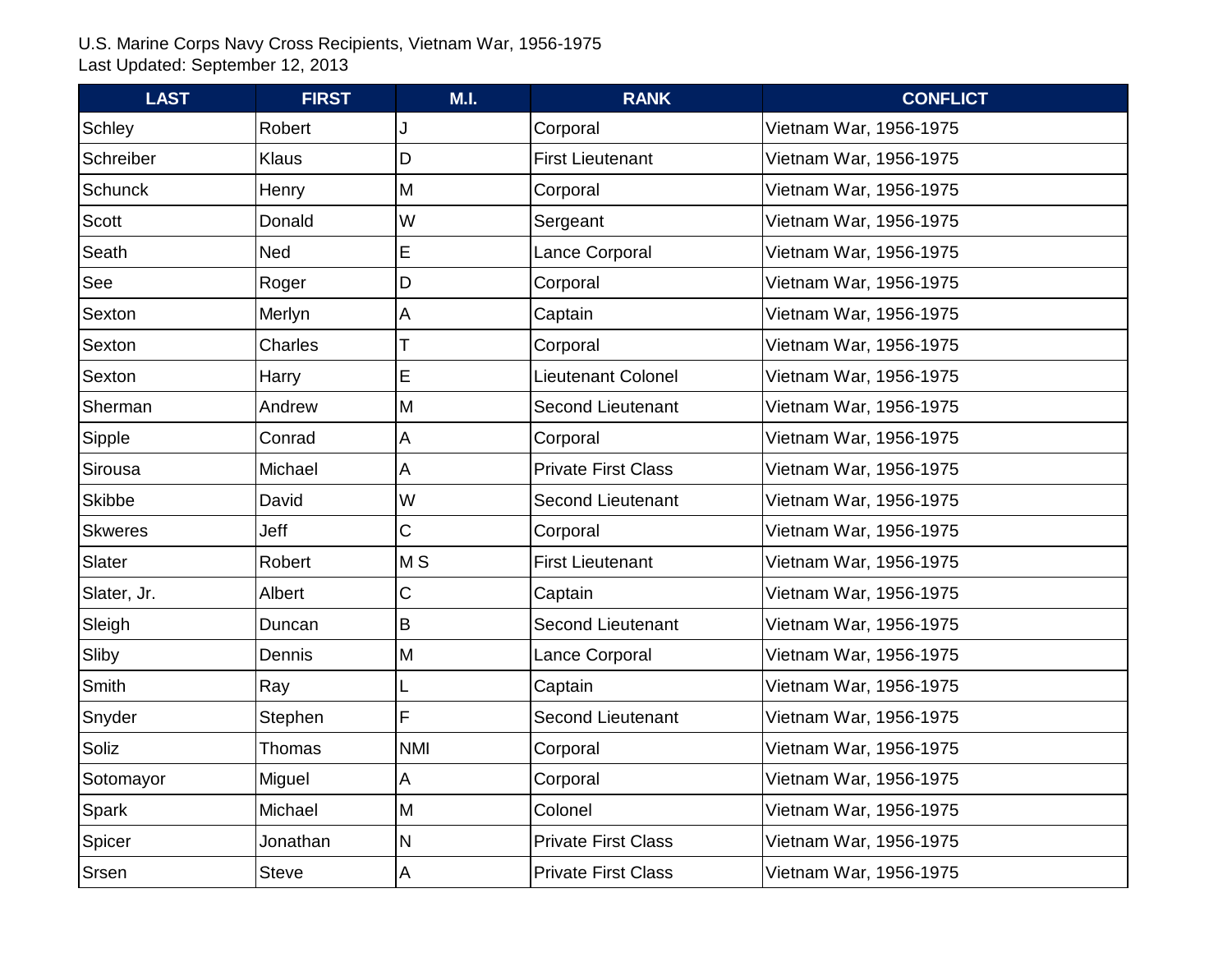| <b>LAST</b>     | <b>FIRST</b> | M.I.         | <b>RANK</b>                | <b>CONFLICT</b>        |
|-----------------|--------------|--------------|----------------------------|------------------------|
| St. Clair, Jr.  | Clarence     | Н            | Corporal                   | Vietnam War, 1956-1975 |
| Stahl           | <b>Mykle</b> | E            | Captain                    | Vietnam War, 1956-1975 |
| <b>Starrett</b> | Edward       | F            | Lance Corporal             | Vietnam War, 1956-1975 |
| Stewart         | Michael      | E            | Lance Corporal             | Vietnam War, 1956-1975 |
| Stockman        | Robert       | D            | Sergeant                   | Vietnam War, 1956-1975 |
| <b>Stuckey</b>  | James        |              | Lance Corporal             | Vietnam War, 1956-1975 |
| Sullivan        | Daniel       | F            | Corporal                   | Vietnam War, 1956-1975 |
| Sullivan        | George       | $\mathsf{R}$ | <b>Second Lieutenant</b>   | Vietnam War, 1956-1975 |
| Thatcher        | Charles      | D            | Lance Corporal             | Vietnam War, 1956-1975 |
| Thomas          | Michael      | Η            | <b>Second Lieutenant</b>   | Vietnam War, 1956-1975 |
| Thompson        | Jerrald      | $\mathsf{R}$ | Corporal                   | Vietnam War, 1956-1975 |
| Thompson        | <b>Brock</b> |              | Corporal                   | Vietnam War, 1956-1975 |
| Thompson        | Clinton      | W            | Corporal                   | Vietnam War, 1956-1975 |
| Thompson        | Robert       | Η            | Lieutenant Colonel         | Vietnam War, 1956-1975 |
| Thompson        | John         | С            | <b>Staff Sergeant</b>      | Vietnam War, 1956-1975 |
| Thoryk          | <b>Barry</b> | L            | Corporal                   | Vietnam War, 1956-1975 |
| Thouvenell      | Armand       | $\mathsf{R}$ | <b>Private First Class</b> | Vietnam War, 1956-1975 |
| <b>Timmons</b>  | James        | M            | <b>Private First Class</b> | Vietnam War, 1956-1975 |
| Tonkyn          | Michael      | S            | Lance Corporal             | Vietnam War, 1956-1975 |
| Trent           | William      | D            | Lance Corporal             | Vietnam War, 1956-1975 |
| <b>Tycz</b>     | James        | N            | Sergeant                   | Vietnam War, 1956-1975 |
| Tyrone          | Willie       | D            | <b>Staff Sergeant</b>      | Vietnam War, 1956-1975 |
| Underwood       | David        | F            | Captain                    | Vietnam War, 1956-1975 |
| Vancor          | Norman       | W            | Lance Corporal             | Vietnam War, 1956-1975 |
| Vasquez         | Jesus        | $\mathsf{R}$ | Sergeant                   | Vietnam War, 1956-1975 |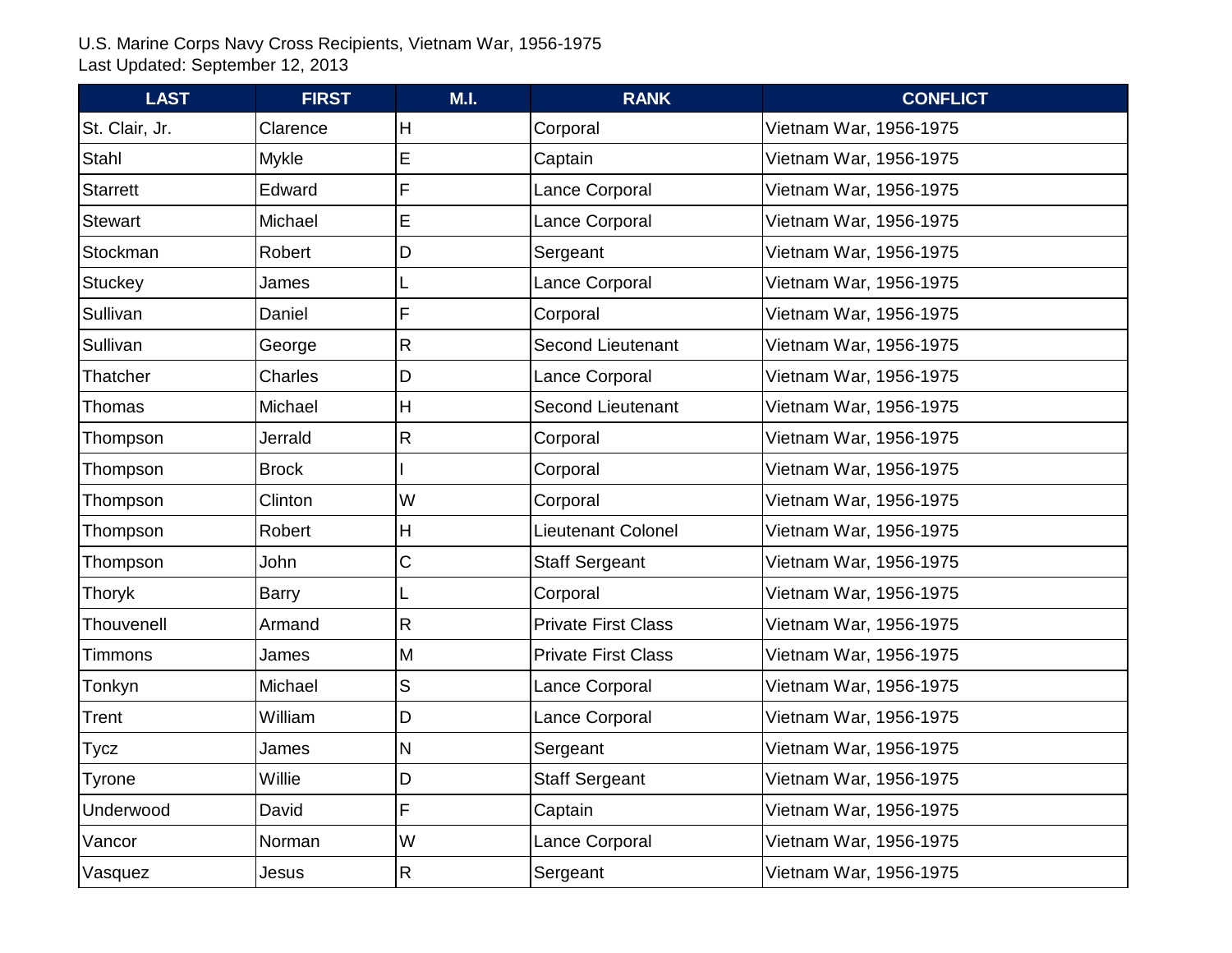| <b>LAST</b>     | <b>FIRST</b> | M.I.       | <b>RANK</b>                | <b>CONFLICT</b>        |
|-----------------|--------------|------------|----------------------------|------------------------|
| Verheyn         | David        | A          | Lance Corporal             | Vietnam War, 1956-1975 |
| Wallace         | Ernie        | W          | Lance Corporal             | Vietnam War, 1956-1975 |
| Ward            | James        | "C"        | Corporal                   | Vietnam War, 1956-1975 |
| Warren          | Roger        | $\circ$    | Lance Corporal             | Vietnam War, 1956-1975 |
| Webb            | <b>Bruce</b> | D          | Captain                    | Vietnam War, 1956-1975 |
| Webb, Jr.       | James        | H          | <b>First Lieutenant</b>    | Vietnam War, 1956-1975 |
| Weise           | William      | <b>NMI</b> | Lieutenant Colonel         | Vietnam War, 1956-1975 |
| Widger          | Robert       |            | Corporal                   | Vietnam War, 1956-1975 |
| <b>Williams</b> | Robert       | S          | <b>First Lieutenant</b>    | Vietnam War, 1956-1975 |
| Wilson          | Willis       | С          | <b>First Lieutenant</b>    | Vietnam War, 1956-1975 |
| Wirick          | William      | С          | Corporal                   | Vietnam War, 1956-1975 |
| Woods           | Lloyd        | <b>NMI</b> | Corporal                   | Vietnam War, 1956-1975 |
| Wynn            | Edward       | H          | <b>Private First Class</b> | Vietnam War, 1956-1975 |
| Yarber          | Vernon       |            | Lance Corporal             | Vietnam War, 1956-1975 |
| Yates           | John         | C          | <b>Second Lieutenant</b>   | Vietnam War, 1956-1975 |
| Yordy           | Charles      | R          | <b>Private First Class</b> | Vietnam War, 1956-1975 |
| Young           | William      | lн         | Lance Corporal             | Vietnam War, 1956-1975 |